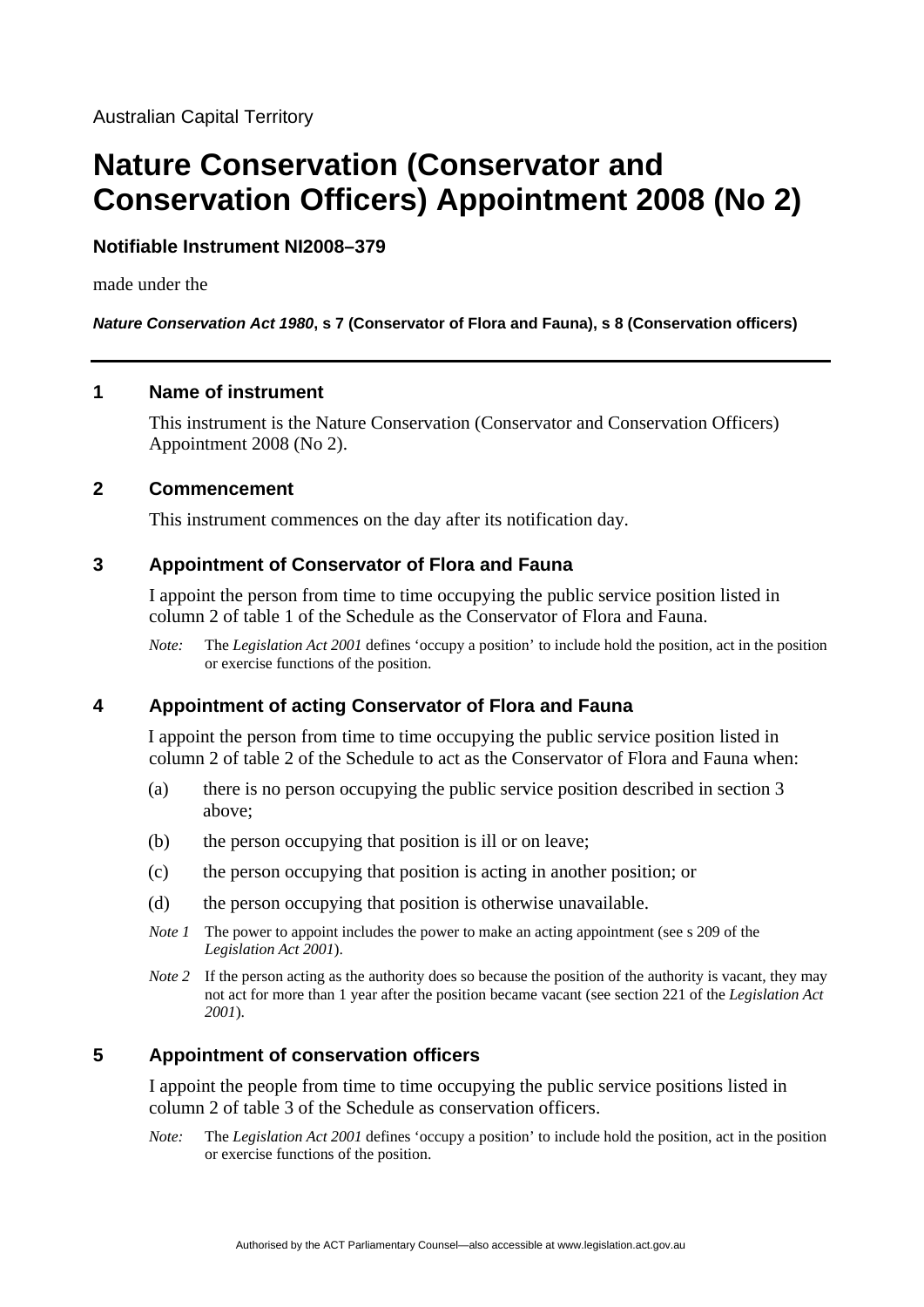## **6 Revocation of prior appointments**

All previous instruments of appointment made under section 7 or 8 of the Act are revoked.

Michael John Zissler Chief Executive Department of Territory and Municipal Services

4 September 2008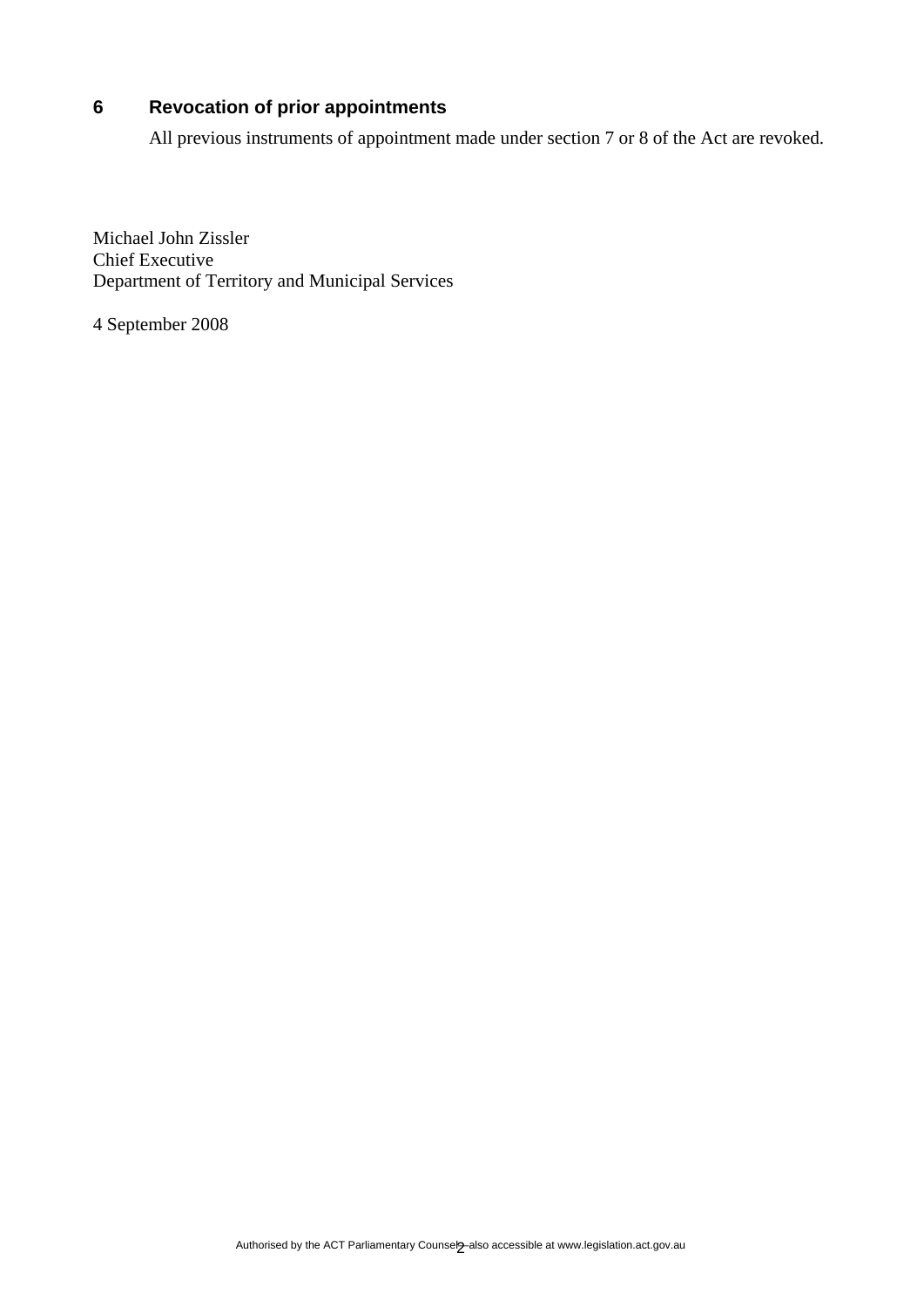### **Table 1 – Conservator of Flora and Fauna**

| Column 1                                                      | Column 2               |
|---------------------------------------------------------------|------------------------|
| <b>Position description</b>                                   | <b>Position number</b> |
| <b>Executive Director, Environment and Recreation Network</b> | E00238                 |

#### **Table 2 – Acting Conservator of Flora and Fauna**

| Column 1                                | Column 2               |
|-----------------------------------------|------------------------|
| <b>Position description</b>             | <b>Position number</b> |
| Director, Parks, Conservation and Lands | E00513                 |

#### **Table 3 – Conservation Officers**

| Column 1                      | Column <sub>2</sub>    | Column 1                      | Column <sub>2</sub>    |
|-------------------------------|------------------------|-------------------------------|------------------------|
| <b>Business Unit</b>          | <b>Position number</b> | <b>Business Unit</b>          | <b>Position number</b> |
|                               |                        | <b>EP&amp;H - Environment</b> | P01926                 |
| <b>ENVIRONMENT PROTECTION</b> |                        | Protection (cont'd)           |                        |
| AND HERITAGE (EP&H)           |                        |                               | P02638                 |
|                               |                        |                               | P10691                 |
| <b>EP&amp;H - Executive</b>   | E00141                 |                               | P05167                 |
|                               | P12937                 |                               | P03861                 |
|                               | P12308                 |                               | P04677                 |
|                               | P15210                 |                               | P10789                 |
|                               | P10738                 |                               | P05195                 |
|                               | P00120                 |                               | P15666                 |
|                               |                        |                               | P01659                 |
| EP&H - Water                  | P11026                 |                               | P10791                 |
|                               | P15639                 |                               | P11702                 |
|                               | P15431                 |                               |                        |
|                               | P11550                 | <b>EP&amp;H</b> - Heritage    | P15321                 |
|                               | P15671                 |                               | P03858                 |
|                               | P15667                 |                               | P04296                 |
|                               | P10967                 |                               | P43072                 |
|                               | P13900                 |                               | P15687                 |
|                               | P16046                 |                               | P16005                 |
|                               | P10901                 |                               | P16008                 |
|                               | P09594                 |                               | P45700                 |
| <b>EP&amp;H - Environment</b> | P15701                 |                               | P16110                 |
| <b>Protection</b>             | P12950                 |                               | P13659                 |
|                               | P03606                 |                               | P15710                 |
|                               | P09915                 |                               | P13909                 |
|                               | P15231                 |                               | P16019                 |
|                               | P15047                 |                               | P13662                 |
|                               | P15209                 |                               | P15021                 |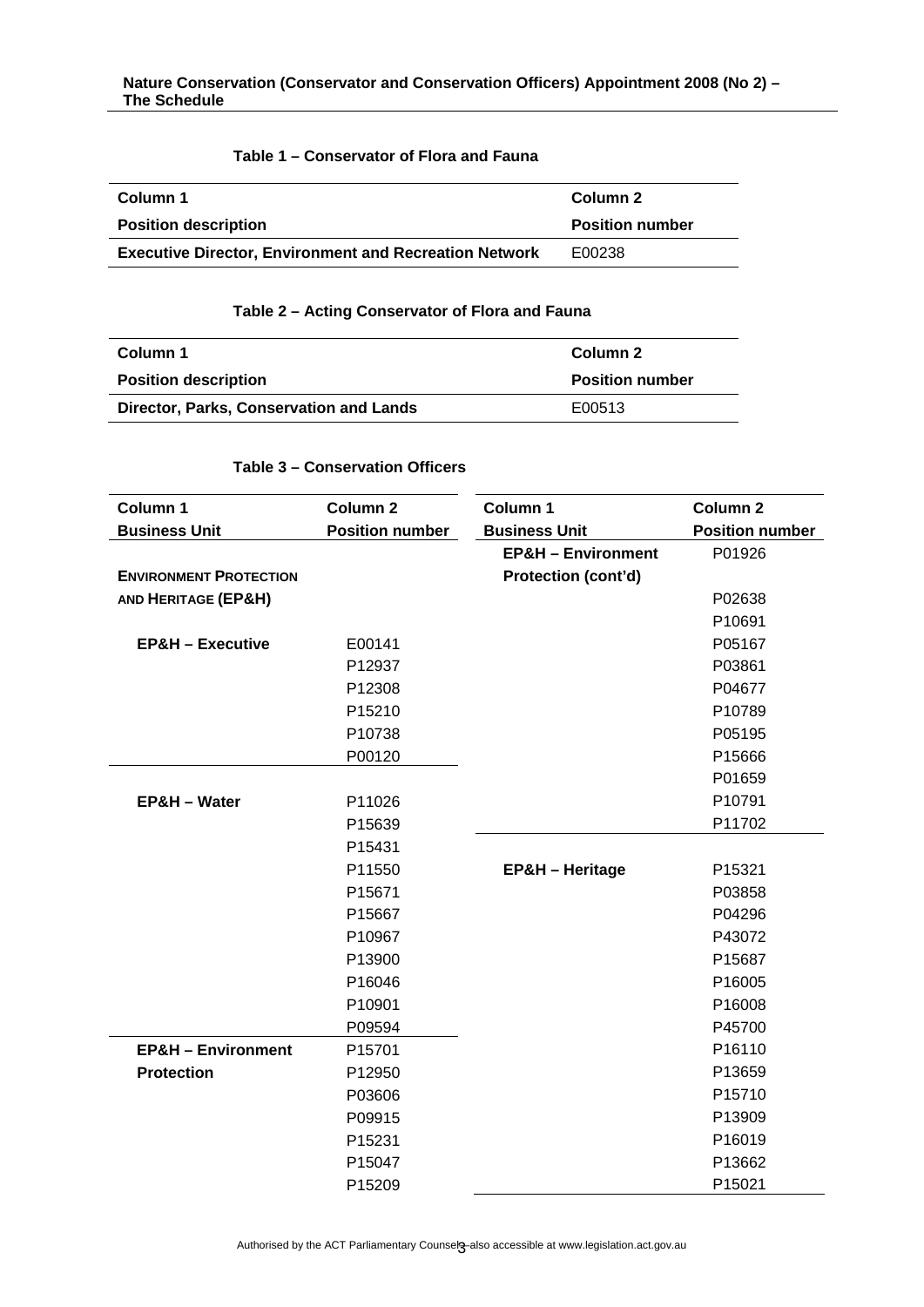| Column 1                        | Column <sub>2</sub>    | Column 1               | Column <sub>2</sub>    |
|---------------------------------|------------------------|------------------------|------------------------|
| <b>Business Unit</b>            | <b>Position number</b> | <b>Business Unit</b>   | <b>Position number</b> |
|                                 |                        | <b>PCL - Executive</b> | E00513                 |
|                                 |                        |                        |                        |
| <b>EP&amp;H - Licensing and</b> |                        | <b>PCL</b> – Parks and |                        |
| <b>Compliance</b>               |                        | <b>Reserves</b>        |                        |
| Licensing and                   | P15214                 | Manager                | P09714                 |
| Investigation                   | P12940                 |                        |                        |
|                                 | P36362                 | <b>North District</b>  | P15656                 |
|                                 | P13679                 |                        | P45596                 |
|                                 | P16951                 |                        | P03823                 |
|                                 | P54041                 |                        | P41628                 |
|                                 | P03246                 |                        | P41637                 |
|                                 | P02595                 |                        | P40970                 |
|                                 |                        |                        | P40971                 |
| Domestic Animal                 | P39921                 |                        | P45590                 |
| <b>Services</b>                 | P17733                 |                        | P09886                 |
|                                 | P09803                 |                        | P14611                 |
|                                 | P17771                 |                        | P15256                 |
|                                 | P17767                 |                        | P13493                 |
|                                 | P09804                 |                        | P15258                 |
|                                 | P17768                 |                        | P13564                 |
|                                 | P17770                 |                        | P00537                 |
|                                 | P17772                 |                        | P09905                 |
|                                 | P17773                 |                        |                        |
|                                 |                        | South District         | P15691                 |
| <b>City Rangers</b>             | P21704                 |                        | P03824                 |
|                                 | P32124                 |                        | P41063                 |
|                                 | P32126                 |                        | P45578                 |
|                                 | P32145                 |                        | P40983                 |
|                                 | P32127                 |                        | P41651                 |
|                                 | P32125                 |                        | P41624                 |
|                                 | P32123                 |                        | P40969                 |
|                                 |                        |                        | P41757                 |
| <b>Tree Protection</b>          | P15333                 |                        | P13451                 |
| Unit                            | P15336                 |                        | P13487                 |
|                                 | P16238                 |                        | P15255                 |
|                                 | P10624                 |                        | P14609                 |
|                                 | P15670                 |                        | P13499                 |
|                                 | P04463                 |                        | P00536                 |
|                                 | P16237                 |                        | P09902                 |
|                                 | P13760                 |                        |                        |
|                                 |                        | <b>Rural District</b>  | P09713                 |
| <b>PARKS, CONSERVATION AND</b>  |                        |                        | P16013                 |
| <b>LANDS (PCL)</b>              |                        |                        | P16015                 |
|                                 |                        |                        | P09873                 |